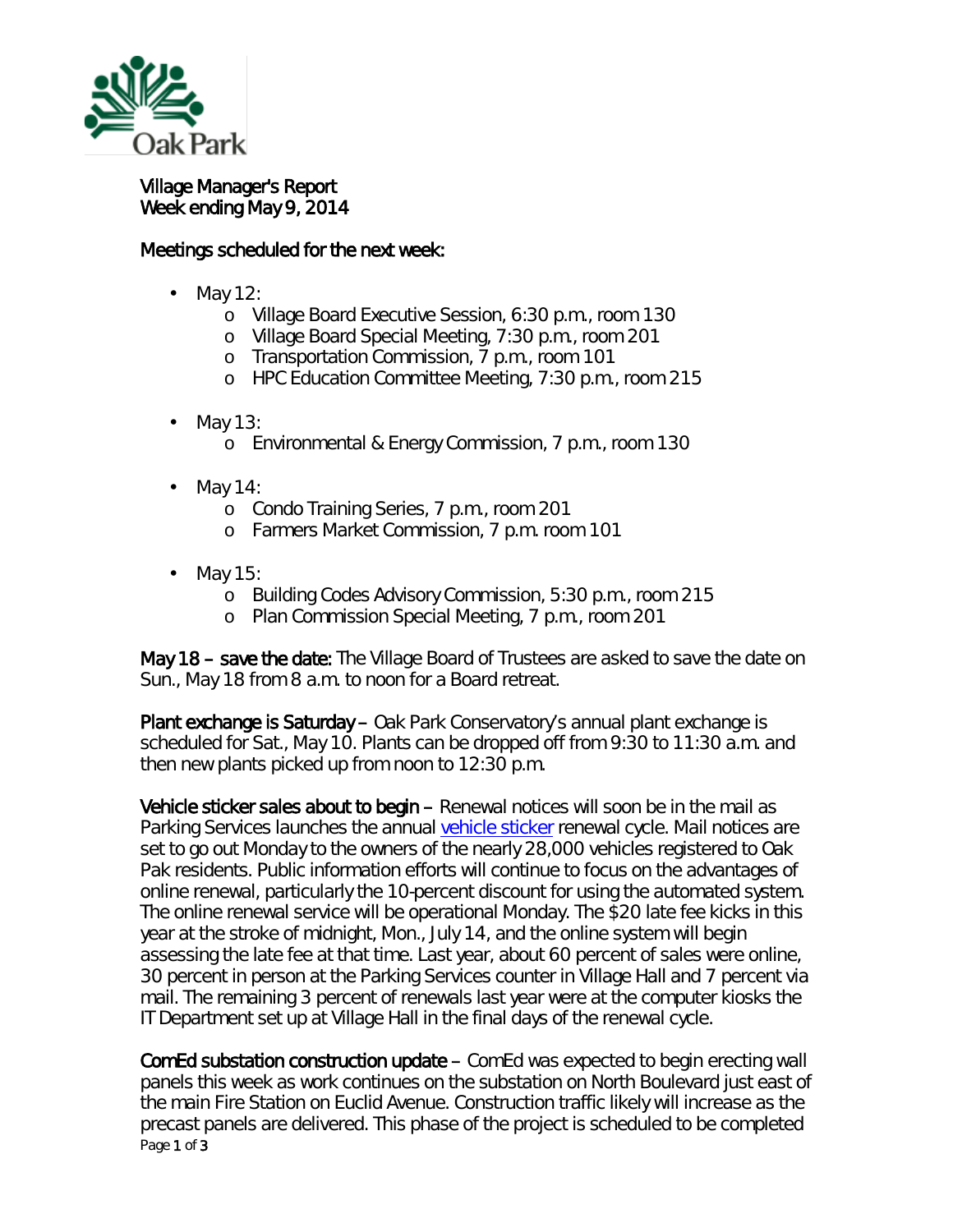by May 30. The fence then will be moved closer to the substation and the street reopened. However, parking along the street will not be recovered until a masonry wall covering is erected.

Animal license renewals up significantly – The Health Department reported a significant increase in animal license renewals this year, including online activity. As of May 5, some 2,377 pet licenses had been renewed, compared to 1,427 last year. Nearly 75 percent of this year's renewals were online. For the first time, the 3,000 pet owners with email addresses on file were notified electronically that their dog or cat license was due for renewal, a strategy that likely contributed to the high renewal rate. May 1 was the deadline to renew.

Bike sharing survey underway – Oak Parkers interested in bringing bike sharing to the Village are invited to [take an online survey](http://r20.rs6.net/tn.jsp?e=001ehQByIv6k3qF1KO-EIpeONM-geFZKHKJXDfoHNXTnhaGC2W4UHO1K9FO3C2t4aQrylTof2kIm45200aqOyIaF5lAbKJe0OsPDvZ3unn95-e2ETSGTh8YSDwaM7ANKBpDRFzqvz5GPkk=) as part of the study commissioned through the [Active Transportation Alliance.](http://r20.rs6.net/tn.jsp?e=001ehQByIv6k3qF1KO-EIpeONM-geFZKHKJXDfoHNXTnhaGC2W4UHO1K9FO3C2t4aQr6_pAPc-3rl6FTCVlJLvWPV2bMvv_lcee2RjAjTxX8rX2PC66jxAFTA==) The study, which will serve as an addendum to our 2008 Bicycle Plan, is focusing on ways to bring bike sharing and other bike-related practices and infrastructure to Oak Park. [More information on the](http://www.oak-park.us/our-community/bicycling-oak-park)  [bike-sharing study and bicycling in Oak Park is posted on the Village website.](http://www.oak-park.us/our-community/bicycling-oak-park)

West Nile Virus prevention efforts gear  $up$  – Thanks to a \$19,110 grant from the state and county health departments, our Health Department is ramping up its annual West Nile Virus (WNV) prevention efforts. The program again will focus on public education, since limiting the chances of being bitten by WNV-carrying mosquitoes is the best defense. In addition to the WNV telephone hotline, information in the *OP/FYI* newsletter and updates to the [Village website,](http://www.oak-park.us/village-services/health-department/west-nile-virus) the Department also will have an environmental health intern from Northern Illinois University augmenting staff efforts to survey the community for mosquito breeding sites, collect dead birds for testing and educate residents and businesses on WNV prevention. Predicting the prevalence of the disease in any given season is difficult, so state officials have yet to issue any information on how bad they think this season may be. Weather, numbers of birds that carry the virus, numbers of mosquitoes that spread the virus and human behavior are all factors that can influence when and where outbreaks occur.

Gardening gloves a hit on social media - As part of the West Nile Virus outreach campaign, Communications staff engaged residents on social media by sending out gardening gloves embossed with the "Fight the Bite" logo. Staff reported that interest in the campaign was high, with the postings generating some positive discussion on sites like Facebook and Twitter. The gloves were paid for with a grant.

Sculpture Walk update – The Public Art Advisory Commission is expected to complete selection of display sites this week for the annual outdoor Sculpture Walk. This year's walk, which is scheduled to return on June 1, will feature 12 new works of public art in the Hemingway Business District along Oak Park Avenue between Ontario and Pleasant streets. A brochure with a map and descriptions of each sculpture will be available at the Oak Park Visitor's Center and an interactive map will be posted at [www.oak-park.us/sculpturewalk.](http://www.oak-park.us/sculpturewalk)

Page 2 of 3 Capital improvements update -- Asphalt paving projects remaining from 2013 are underway on Belleforte and Cuyler avenues from Chicago Avenue to Augusta Street, as well as on Greenfield Street from Linden Avenue to Oak Park Avenue; Taylor